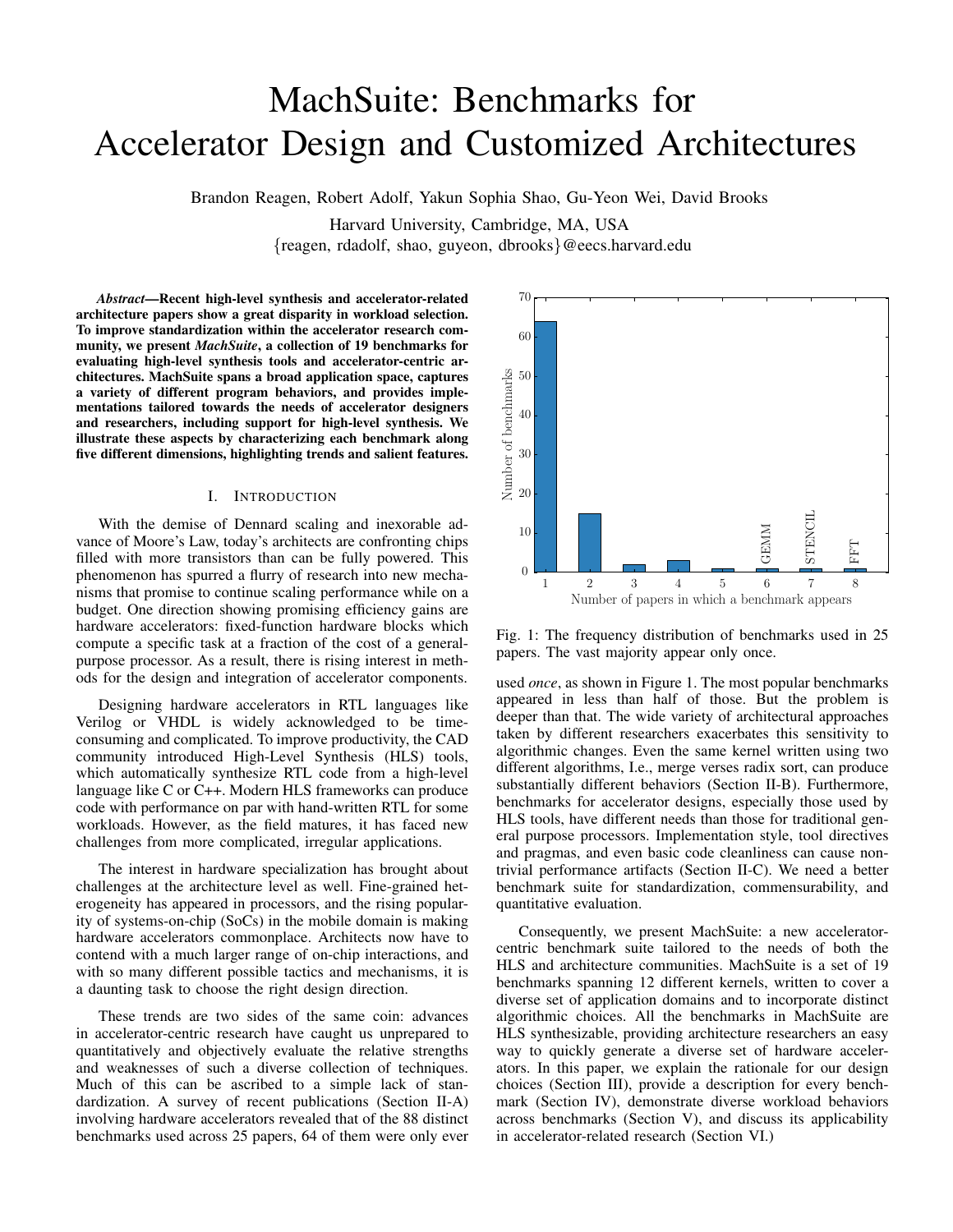## II. THE NEED FOR A NEW BENCHMARK SUITE

The motivation for MachSuite was derived from the observed lack of standard, well-defined benchmarks for hardware accelerators. In this section, we draw a distinction between benchmark kernels, algorithms, and implementations and discuss the importance of standardization across each of them. We then examine existing, related benchmarks and show why they are unsuitable for accelerator-centric research.

## *A. The Need for Standard Kernels*

When it comes to choosing benchmarks for quantitative evaluation, researchers look for clear, effective demonstrations of their contributions. Absent any established standard, they choose the most appropriate solution given their situation. Unfortunately, the wide variety of different approaches often leads to divergence in the choice of benchmarks used. Without the ability to make direct, objective comparisons, it becomes increasingly difficult to understand where or when fundamental advances are being made.

To understand the state of the accelerator community, we surveyed 25 publications from top architecture and CAD conferences over the last several years. We found that of the 88 different benchmarks used, only 24 appear in more than one paper. Figure 1 shows the distribution of the benchmarks we collected, with citations to the publications in Table I. While commonalities exist, even the three most frequent benchmarks (GEMM, stencil, and FFT) showed up in less than a third of the papers surveyed. A result suggesting that even though the community continues to improve accelerator design tools and architectures, only a small subset of results can be quantitatively compared.

#### *B. The Need For Standard Algorithms*

A more subtle issue is differences between which algorithms are used to solve a particular kernel. A program that uses a blocked, in-place method instead of a recursive, outof-place one will behave very differently, even when solving the same problem. We do not want to discourage the use of different approaches. It is important for the community to be able to study and compare different algorithms, but we need transparency.

A recent case study evaluating  $k$ -means clustering on an FPGA using HLS demonstrates this discrepancy [51]. The authors wrote C code for two different algorithms and synthesized RTL for each. While these programs solved the same problem with the same inputs, the performance gap was  $1.6\times$ -12.8 $\times$  between them. While this should not come as a surprise to experienced developers, it reinforces the fact that without agreement on a common algorithm, it is easy to mask fundamental distinctions between research results.

#### *C. The Need For Standard Implementations*

In a similar vein, differences in coding style and implementation can cause significantly different results. For instance, writing a vector of structures instead of a structure of vectors has consequences on locality. While this effect shows up in benchmarks for conventional platforms, accelerators are more

| Research Area            | Publications                                                  |
|--------------------------|---------------------------------------------------------------|
| Acc-Centric              | $[11]$ , $[12]$ , $[13]$ , $[14]$ , $[15]$ , $[16]$ , $[21]$  |
| Architectures            | $[22]$ , [34], [37], [40], [41], [43], [46]                   |
| <b>HLS</b> Optimizations | [4], [6], [7], [17], [20], [23], [31], [32], [33], [35], [48] |

TABLE I: List of papers used to construct Figure 1.

sensitive to these changes, especially designs produced using HLS tools.

One recent example involved a parametric sweep over a space of implementations of the same kernel and algorithm [43]. The authors showed that by changing only the organization of the inner loop of a parallel scan code, the Pareto-optimal points for power and performance can vary by an order of magnitude, even when given similar hardware resources, memory bandwidth, and parallelism.

#### *D. Existing HLS Benchmark Suites are Unsuitable*

To the best of our knowledge, CHStone [24] is the only existing HLS benchmark suite. Designed to be an evaluation mechanism for HLS tools, CHStone focuses on a small number of low-level computations. While useful for evaluating the capabilities of older HLS frameworks, it falls short when put in the context of the complex designs handled by modern CAD toolchains and the expansive system designs that many architects are contemplating and constructing.

CHStone is comprised of 12 benchmarks: 4 arithmetic operators, 3 cryptographic functions, 4 multimedia components, and a simplified MIPS processor. While these benchmarks go a small way to providing proxies for some accelerator domains, the suite as a whole misses many quintessential themes. For instance, the three most prominent benchmarks found in the literature survey (GEMM, stencil, and FFT) do not appear in CHStone. Moreover, CHStone really only captures two classes of kernels: cryptography and media processing. We believe more diverse workloads are needed.

#### *E. Existing GPU Benchmark Suites are Unsuitable*

Many high-quality benchmarks have emerged from the GPGPU community in the last several years [9], [18], [44]. These suites offer a wide variety of benchmarks designed to exercise the myriad architectural features found on modern graphics cards. However, GPUs have a very specific design envelope.

Large numbers of vector processing units argue for a data parallel programming paradigm; a deep, complicated memory hierarchy demands attention at the algorithm level; the split main memory system strains application writers. Most GPU benchmarks do an admirable job of contending with these constraints, but accelerator-centric architectures have a completely different design space, one characterized by many more degrees of freedom. Control flow can either be a nonissue or a challenge; memory can either be incredibly fast and cheap (via custom scratchpad structures) or complicated and expensive (if many accelerators are sharing a coherent cache); system integration can be anywhere from inside a larger processor pipeline to attached to an on-chip network to a fully independent, heterogeneous collection. While GPU benchmarks satisfy a particular application space, HLS users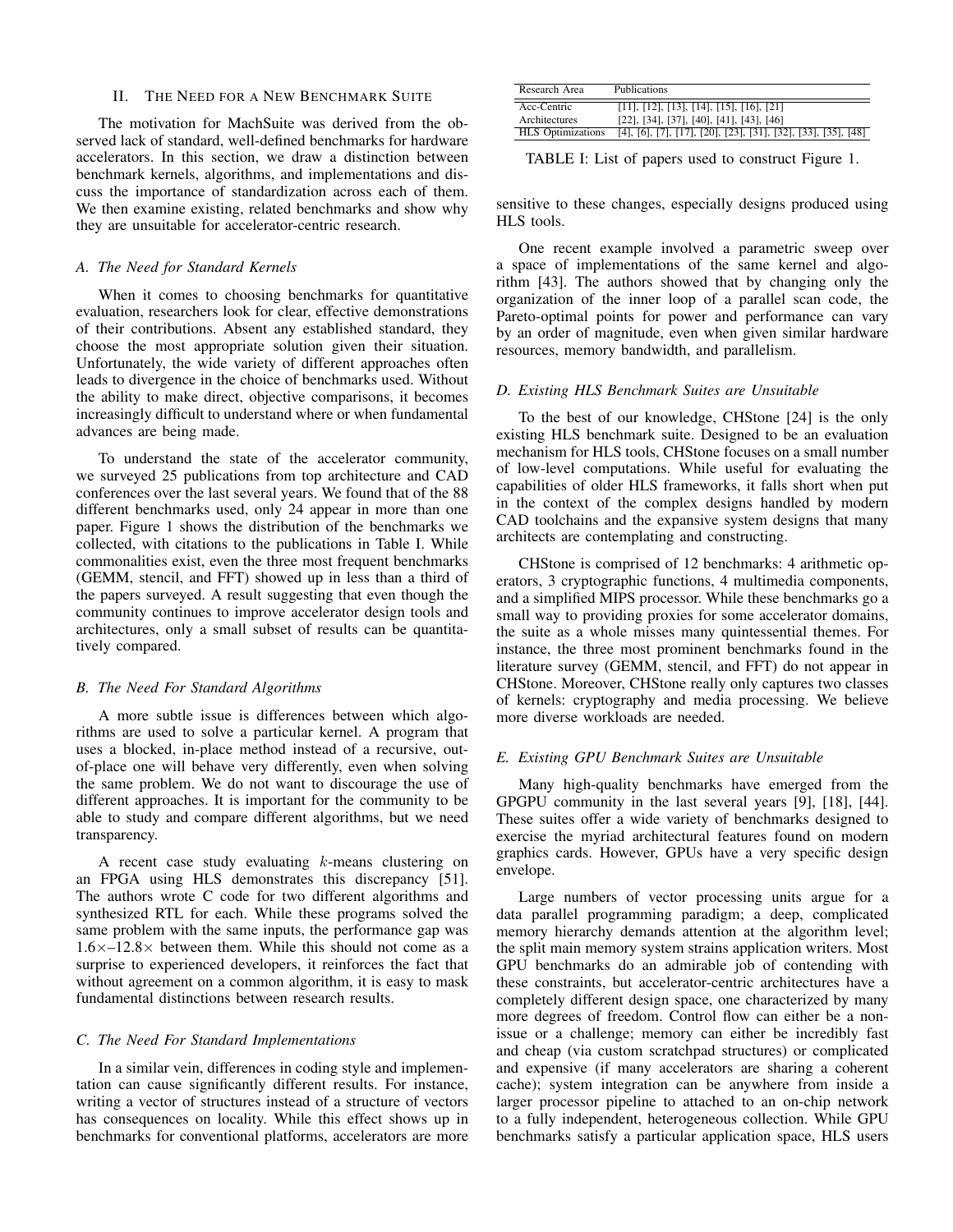and architects studying accelerators need a separate set of benchmarks tailored for their needs.

## III. THE DESIGN OF THE MACHSUITE BENCHMARKS

To address these gaps, we created MachSuite, a set of 19 benchmarks covering 12 different application kernels. In this section we present an overview of MachSuite's features and how we arrived at the design decisions we made.

## *A. Kernel Selection*

The MachSuite workloads were chosen to satisfy two basic criteria: diversity and coverage. Diversity is a measure of the similarity of kernels to each other; we would like to ensure that each kernel brings something new to the table. Coverage is a measure of representativeness with respect to the field; we would like at least one kernel to be similar to any application a given user has.

To achieve diversity, we used a battery of workload characterization metrics to judge whether any two programs had overly similar execution behavior. We present a quantitative characterization of each benchmark in Section V to evaluate workload diversity.

To achieve coverage, we first looked at our literature survey. Directly including every code in that list would be prohibitive, but we *can* match each benchmark published more than once with a similar one of our benchmarks, ensuring that the behavior of MachSuite encompasses workloads the community cares most about. This only determines coverage of research that has already been done. We augmented our set of kernels to include additional programming patterns that provide new targets for accelerator designers and system architects to evaluate against. In Table II, each benchmark is described and assigned to an application pattern to show, at a high level, the application space covered by MachSuite.

## *B. Algorithm Selection*

For each kernel, we select an algorithm representative of the tactics commonly used to solve it. While we could have chosen cutting-edge methods and invested heavily in heuristics for our benchmarks, we elected to favor simplicity over optimality for two reasons. First, optimality is not portable, and an algorithm which performs well given one set of assumptions may flop when run in another context. Codes with this "sometimes-optimal" flavor are rarely useful as benchmarks. Secondly, simplicity is a virtue for experimentation. Benchmark suites are continually used and abused in ways their designers never predicted. MachSuite embraces this spirit of creativity, we expect our codes will be examined and enhanced to address new challenges.

For some kernels, there are several common algorithms in use, and we feel this is an opportunity. For 7 of our kernels, we provide two distinct algorithms which solve effectively the same problem in different ways or with different characteristics. This not only serves to provide better diversity in program behavior but it also has the interesting side effect of allowing direct comparison at the algorithm level. This provides insight into which types of methods a particular research tool or technique is more amenable to.

| Kernel/Algorithm         | Description                         | Berkeley Dwarf [5]    |
|--------------------------|-------------------------------------|-----------------------|
| AES/AES                  | AES encryption                      | Combinational logic   |
| <b>BACKPROP/BACKPROP</b> | Neural network training             | Unstructured grids    |
| BFS/BULK                 | Breadth-first search                | Graph traversal       |
| BFS/QUEUE                | Breadth-first search                | Graph traversal       |
| FFT/STRIDED              | <b>Fast Fourier transform</b>       | Spectral methods      |
| FFT/TRANSPOSE            | <b>Fast Fourier transform</b>       | Spectral methods      |
| <b>GEMM/NCUBED</b>       | Matrix multiplication               | Dense linear algebra  |
| <b>GEMM/BLOCKED</b>      | Matrix multiplication               | Dense linear algebra  |
| KMP/KMP                  | String matching                     | Finite state machines |
| MD/KNN                   | Molecular dynamics                  | N-body methods        |
| MD/GRID                  | Molecular dynamics                  | N-body methods        |
| NW/NW                    | DNA alignment                       | Dynamic programming   |
| SORT/MERGE               | Sorting                             | Map reduce            |
| SORT/RADIX               | Sorting                             | Map reduce            |
| SPMV/CRS                 | Sparse matrix/vector multiplication | Sparse linear algebra |
| SPMV/ELLPACK             | Sparse matrix/vector multiplication | Sparse linear algebra |
| STENCIL/STENCIL2D        | Stencil computation                 | Structured grids      |
| STENCIL/STENCIL3D        | Stencil computation                 | Structured grids      |
| VITERBI/VITERBI          | Hidden Markov model estimation      | Graphical models      |

TABLE II: The MachSuite benchmarks.

#### *C. Inputs Values and Size*

Benchmark inputs are an oft-overlooked feature. Like most packages, MachSuite includes standard inputs and reference outputs for each benchmark, including simple code to automatically verify correctness. Unlike many other packages, we also recognize the importance of realistic input data for certain types of algorithms. For regular, compute-driven programs, randomized inputs suffice as the execution behavior is invariant with respect to the input values. For data-driven algorithms like BFS/QUEUE and SPMV/CRS, the shape and structure of the input can actually dictate runtime characteristics like locality and branch behavior. MachSuite provides input generators for these programs and tunes parameters to reflect more realistic inputs.

We also recognize that input size matters, not only for ease of use but for accurate results. If a researcher is running two benchmarks with memory footprints of 1KB and 1GB, there is little hope that a meaningful conclusion can be drawn by comparing the two. We strive for a reasonable degree of homogeneity amongst all 19 of our benchmarks. To achieve this, we attempt to control the input and algorithmic parameters of each code such that the maximum memory footprint is around 32KB—an estimate of the average size of an L1 cache.

While we realize this number is somewhat arbitrary (choosing half or twice that amount would not change the flavor of our benchmark suite), it is important to pick *some* number as a target. For benchmarks with little to no working sets (I.e. AES/AES), we don't artificially try to inflate this number. It is reasonable to ask whether constraining our benchmarks to KB instead of MB or GB is limiting. MachSuite's behavior will not accurately reflect memory characteristics at these scales, but we also believe that if researchers are interested in building scalable accelerator-centric systems, MachSuite's kernels supply a practical evaluation of the innermost building blocks. While the design and characterization challenges associated with building a composable, scalable system are intriguing, they also fall outside of the scope of the MachSuite benchmarks, and we leave that problem open for future work.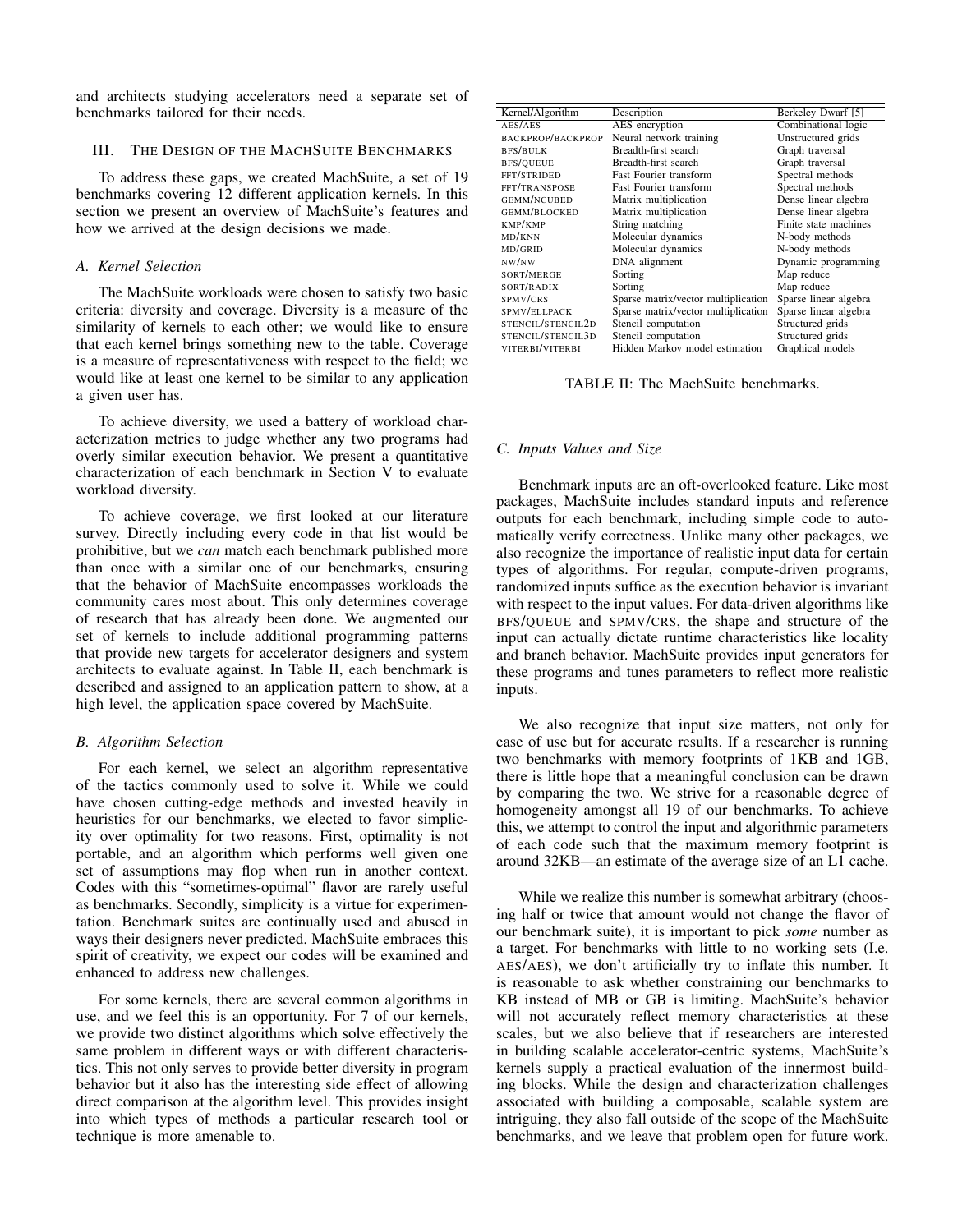# *D. Code Considerations*

We made two complementary design choices with respect to programming style: first, we use clean, readable, and modifiable code, and second, MachSuite is amenable to HLS. Clean code is an enabling factor. Many accelerator researchers study, dissect, and extend programs as a matter of course, whether it is through restructuring, annotation, or static analysis. As a result, code written in an accessible style becomes a nonnegligible advantage in terms of time-to-solution.

Additionally, since HLS users constitute an important component of MachSuite's target audience, it is critical that our benchmarks work seamlessly with HLS workflows. We achieve this by using a constrained subset of C and by supplying HLS directives to enable RTL synthesis. None of the data structures in MachSuite are heap allocated, we remove nonarray pointer arithmetic, we avoid recursive function calls, and when possible, we prefer finite upper bounds on parameters. These concessions are reflections of the practical realities of hardware programming; while some HLS tools may be able to handle these cases, the resulting synthesized RTL is often a worst-case estimate and unrealistic.

Directives are a cornerstone of many HLS tools [36]. In MachSuite, we label each loop and provide scripts so users can generate a particular configuration or explore the space of possible solutions. While we make a reasonable attempt to craft directives which will produce efficient hardware, we don't claim they are optimal. Performance is dependent on many external factors, including system-level assumptions, choice of HLS tool, and underlying hardware components, so the dream of a single, perfect set of directives is unrealistic.

## *E. Limitations*

MachSuite is not without limitations. As noted in III-C, the size of the inputs to the benchmarks is small. Users looking to stress memory hierarchies and design more complex systems may find the current set of inputs too small to provoke interesting interactions. This version of MachSuite was developed for datapath design and only looks at the first level of the memory hierarchy; we are currently working on scaling MachSuite's input sets to larger scales such that a wider range of researchers will find them useful. Additionally, while we have made an attempt to capture diversity in both application domains and code characteristics, we do not provide an absolute metric of benchmark similarly. Our characterization (Section V) is a start, but we have not yet carried out the deeper scrutiny afforded to mature benchmark suites like SPEC [38] or Rodinia [10].

#### IV. BENCHMARK DESCRIPTIONS

## AES/AES

The Advanced Encryption Standard [39] is an iterated block cipher designed in 1998 as a replacement for the DES algorithm. The core computation is a series of alternating substitution and permutation phases on a 16-byte state matrix. AES tends to be amenable to both hardware and software implementations, largely due to its parallelizability, use of byte-oriented arithmetic operators, and transformations small enough for lookup tables. MachSuite's implementation of AES is adapted from Ilya Levin [29] and provides a lookup table optimization for the primary S-box.

## BACKPROP/BACKPROP

Neural networks are a widely used machine learning technique, with applications including classification, pattern recognition, and control theory. Based on a mathematical model similar to their biological counterparts, neural nets are multi-layered, feed-forward networks with variable weights on every dependence edge. Using a neural network to perform a specific task is usually computationally simple: input is simply fed through the network and outputs observed. Training a neural net is more expensive, involving iteratively tuning a large number of parameters to fit a given training set. Backpropagation is a common training algorithm which takes differences between the output of an untrained net and the desired output and pushes them backwards through the network, updating node weights proportionally as it goes.

### BFS/BULK

Breadth-first search is a fundamental building block for many graph algorithms, including path finding, network flow, and community detection. Usually expressed as a sequence of expanding "horizons" or "frontiers" of nodes, BFS is notable for being memory intensive and having irregular-but-plentiful parallelism. The BFS/BULK code uses a brute-force, data parallel method [26], [25] which is typically used on SIMD and vector architectures. Additionally, the execution behavior of BFS is heavily dependent on the structure of its input graph, and mesh or Erdös-Rényi graphs often underestimate memory hot-spotting and overestimate typical graph diameter. MachSuite provides a low-diameter, scale-free graph using the R-MAT algorithm [8].

# BFS/QUEUE

BFS can also be computed using a work queue algorithm which dynamically tracks the current horizon. Queue-based codes typically trade off lower memory bandwidth requirements for increased bookkeeping. The BFS/QUEUE variant produces an identical solution to BFS/BULK but exhibits a different node traversal order, and, by extension, notably different computational characteristics.

#### FFT/STRIDED

The Fast Fourier Transform is a ubiquitous kernel with applications in almost every field. It is the most commonly used kernel in the literature we surveyed. The canonical Cooley-Tukey "butterfly" method we use is characterized by a wide range of strided access patterns and nested, triangular loop structures. We provide a straightforward, iterative implementation of a 1024-point, complex FFT.

#### FFT/TRANSPOSE

Due to the nonuniform memory costs of most modern architectures, a common optimization for the FFT is to compute a series of small-radix FFTs interleaved with transpose operations. This technique trades off data manipulation overhead for improved locality and the opportunity to optimize for a single, fixed-size FFT. MachSuite provides a 512-point, complex FFT that uses an 8-point small-radix FFT, adapted from the inner loop of a well-tuned GPU code [47].

#### GEMM/NCUBED

Matrix multiplication is likely the most re-used building block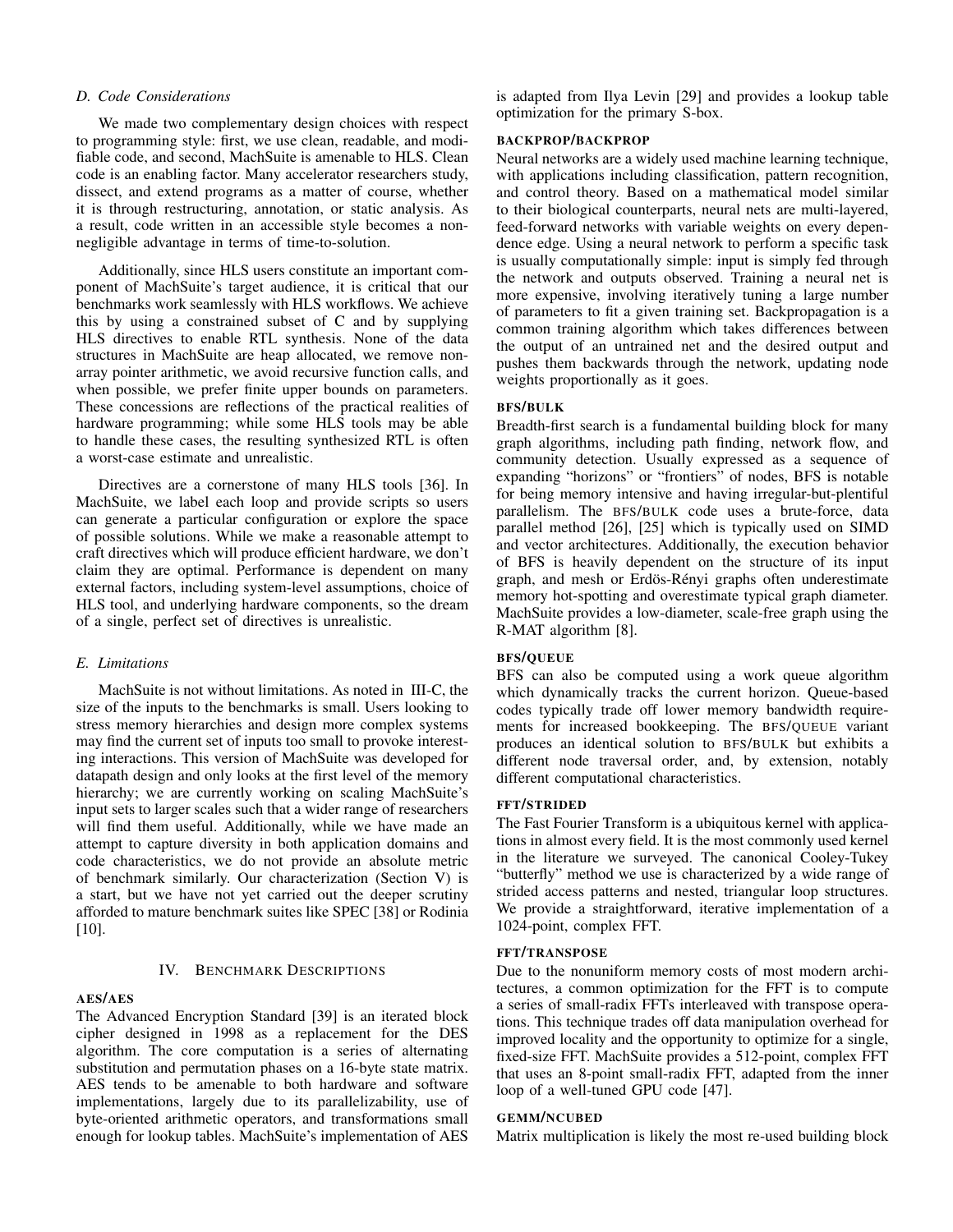in numerical software and a cornerstone of any linear algebra package. Sporting high computational density, extremely regular behavior, and an easily manipulated mathematical structure, it is a common target for automatic- and hand-tuning. GEMM/NCUBED is a naive,  $O(N^3)$  implementation provided as a well-understood reference point.

# GEMM/BLOCKED

Matrix multiply is more commonly computed using a blocked loop structure. Commuting the arithmetic to reuse all of the elements in one block before moving onto the next dramatically improves memory locality. MachSuite's version uses a fixed blocking factor of 8 and is based on the algorithm proposed in [28].

# KMP/KMP

String matching finds applications in everything from packet filters to scientific codes to desktop applications. The Knuth-Morris-Pratt algorithm is a fast string matching technique which appeared in the late 1970s [27]. The key improvement in KMP was a small, precomputed data structure enabling the algorithm to skip ahead in the input string when a mismatch is discovered. KMP/KMP implements both the matching and precomputation steps, and we supply an English-text input array which matches a short pattern with low frequency.

# MD/KNN

Molecular dynamics simulations are a class of  $n$ -body problems which underpin most computational chemistry packages. While most MD codes include a variety of iterated equations, the dominant component is normally the calculation of longdistance forces, which is order  $O(n^2)$ . Our two MD benchmarks both compute Lennard-Jones potentials, a common approximation to the van der Waals interactions between all pairs of atoms. Since the strength of these interactions die out as a sixth-order polynomial function of distance, most simulations further approximate the force calculation by only considering nearby pairs of points. MD/KNN (short for  $k$ nearest neighbors) uses explicit, fixed-length neighbor lists to track the relevant molecular interactions. The code itself is adapted from the SHOC implementation [18].

## MD/GRID

Another variant of MD, used by many scalable computational chemistry packages [2], [3], replaces explicit neighbor lists with a three-dimensional grid. Force calculations are instead computed on all particles in the current and adjacent grid cells. This technique pays a price in bookkeeping overhead to track and iterate over grid cells, but it improves memory locality and enables memory partitioning. MachSuite's MD/GRID and MD/KNN codes use the same input set and agree within 0.1%.

## NW/NW

The Needleman-Wunsch algorithm is DNA alignment technique first introduced in 1970. The method is a canonical dynamic programming problem that optimizes a similarity score between two strings. Our implementation is a wavefront computation that populates a square similarity matrix as it executes. Materializing the score matrix, while expensive, allows reconstruction of the optimal alignment.

## SORT/MERGE

Sorting, while a useful kernel in its own right, also serves as a building block for many other algorithms. Merge sort is an out-of-place algorithm which tends to be popular on parallel platforms due to its simple structure and fewer data dependencies. MachSuite includes an iterative implementation of a 4096 integer sort.

# SORT/RADIX

Radix sort is a typical non-comparison-based sort, often used when handling input sets with small value ranges and in parallel contexts. Non-comparison sorts exploit properties of the value domain (bit-pattern regularity, in the case of radix sort) to lower computational complexity. Most radix sort codes utilize a highly tuned, fixed-size inner loop which aligns with convenient hardware performance breakpoints. MachSuite's version is adapted from a radix-4 integer sort [18].

# SPMV/CRS

Sparse methods leverage the annihilating property of zeroes in linear systems to omit irrelevant computation. Sparse matrices often appear when solving systems of dependent equations or computing properties on high-diameter graphs. The core calculation of sparse matrix/vector multiplication is identical to the dense version, but organizing and tracking the nonzero elements dramatically changes the computational characteristics. SPMV/CRS uses compressed row storage format for the nonzero elements [30]. Since sparse matrix operations often depend heavily on the structure and density of the input matrix, we provide an electrical admittance matrix from the classic Harwell-Boeing matrix collection [1] as a proxy for the behavior of an iterative solver.

# SPMV/ELLPACK

Ellpack is an alternative to contiguous nonzero packing, originally introduced as an external storage format [49] but recently rediscovered for vector architectures [45]. Ellpack trades off increased storage overhead for regularity in access pattern, padding out nonzero arrays to a fixed length to enable sequential access.

# STENCIL/STENCIL2D

Stencil codes are a core component of many computer vision applications and scientific simulations. The inner loop of a stencil code is a fixed-size computational template which is moved across a large input grid. The size and shape of the stencil itself varies across applications. The majority of codes use a stride-1 motion across the data. MachSuite contains a basic, 9-point, 2D stencil [18].

## STENCIL/STENCIL3D

Stencils generalize to different grid configurations and dimensions. However, as the grid changes, so do the execution characteristics. To demonstrate the difference between surface and volume stencils, we also provide a 7-point, 3D stencil. The STENCIL/3D benchmark is based on the algorithm proposed in [19].

## VITERBI/VITERBI

Hidden Markov models are a widely used stochastic model with applications ranging from information coding to speech recognition to bioinformatics. The Viterbi algorithm is a dynamic programming method which computes the most likely Markov chain based on a set of observations and a pair of probability matrices. In contrast to Needleman-Wunsch, another dynamic programming code, Viterbi exhibits higher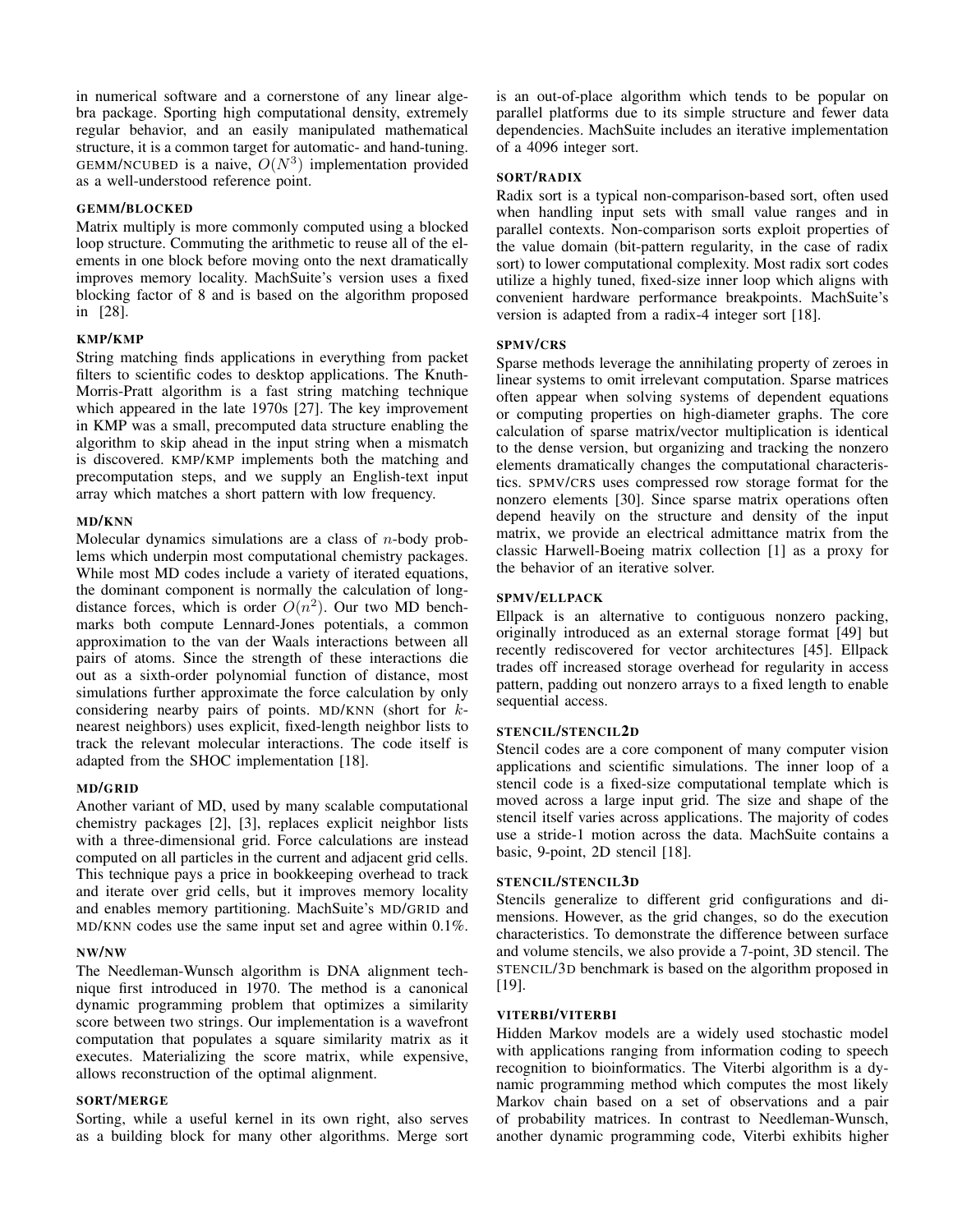

Fig. 2: Instruction Mix

computational density– dense transition matrices induce combinatorial update steps.

# V. CHARACTERIZATION

To demonstrate the wide variety of behaviors in MachSuite, we subject it to a battery of quantitative characterizations. These tests, ranging from operation counts to memory pattern analysis to entropy calculations, are intended to provide insight into the overall properties of the MachSuite benchmarks, but also into the way those properties interact with specialized hardware.

MachSuite is targeted for fixed-function accelerator design– a compute paradigm in which no ISA exists. To circumvent this, we use Workload ISA-Independent Characterization (WIICA) [42], a framework targeted for custom architecture, to characterize the behavior of MachSuite. WI-ICA instruments the program to emit a dynamic instruction trace with program runtime information, such as memory reference addresses and branch decisions. After the dynamic trace profiling, WIICA applies a set of workload analysis. To demonstrate MachSuite's amenability to HLS, we synthesize each benchmark by running it through Vivado HLS. The more memory in the experiment of the system of the experiment of a more memory traffic. The difference of more memory traffice of more memory traffice of more memory traffice of the more in the experiment of the expe

#### *A. Instruction Mix*

Breaking down a program into compute, memory, and control flow instructions (Figure 2) is a good first-order measure of a program's leanings. While memory instructions are relatively consistent, 20–30% of MachSuite's operations, control flow displays much more variance. The extreme examples (KMP/KMP, BFS/BULK, and BFS/QUEUE) are all heavily conditional-laden.

The differences in SPMV/CRS and SPMV/ELLPACK memory and branch instruction percentages reflect the differences in the two algorithms. SPMV/CRS requires less memory operations but more branching while SPMV/ELLPACK pads the compressed matrix with zeros, lowering control overhead at



Fig. 3: Unique Memory Bytes

With respect to hardware accelerators, ideal workloads are typically comprised mostly of compute instructions. High percentages of branch instructions may or may not be beneficial, depending on the branch patterns. High predictability means control is easily transformed to fixed data paths in hardware, eliminating overhead and bloat. Low predictability results in multiple execution paths and explicit logic to handle control, demanding more design effort to understand and implementation trade-offs such as predicated execution. (Branch predictability is investigated further in Section V-D.)

## *B. Memory Footprint*

Memory footprint (Figure 3) is a measure of the total number of unique bytes a benchmark addresses. Most programs fit within 16 KB and 64 KB, close to the established 32 KB target in Section III-C. AES/AES is an obvious exceptions, as it requires almost no state storage nor input data. Another exception, MD/GRID, is actually caused by its algorithmic counterpart, MD/KNN. In order to enable direct comparisons, we use the same input and force calculations on both molecular dynamics codes, and since MD/KNN has a large auxiliary storage array, we reduce the input grid on both versions until the latter fits in a reasonable size. The end result is that MD/GRID has a much smaller footprint. At the other end of the spectrum, NW/NW utilizes over 80 KB of space as a result of the  $O(n^2)$ array which stores its wavefront computation. Shrinking the DNA input strings could have alleviated this, but it might also have biased the input characteristics unrealistically.

One interesting point of comparison in the memory footprint plot is the difference in behavior between SPMV/CRS and SPMV/ELLPACK. SPMV/ELLPACK has over twice the number of memory accesses as its counterpart, despite computing the same solution. Inspecting the code reveals that this is a result of the algorithm, not an artifact. In order to vectorize its inputs, SPMV/ELLPACK pads out each row of its nonzero matrix to the maximum length of any row. While this provides very good regularity and stride access pattern, it also pays a price in having to store additional zeros.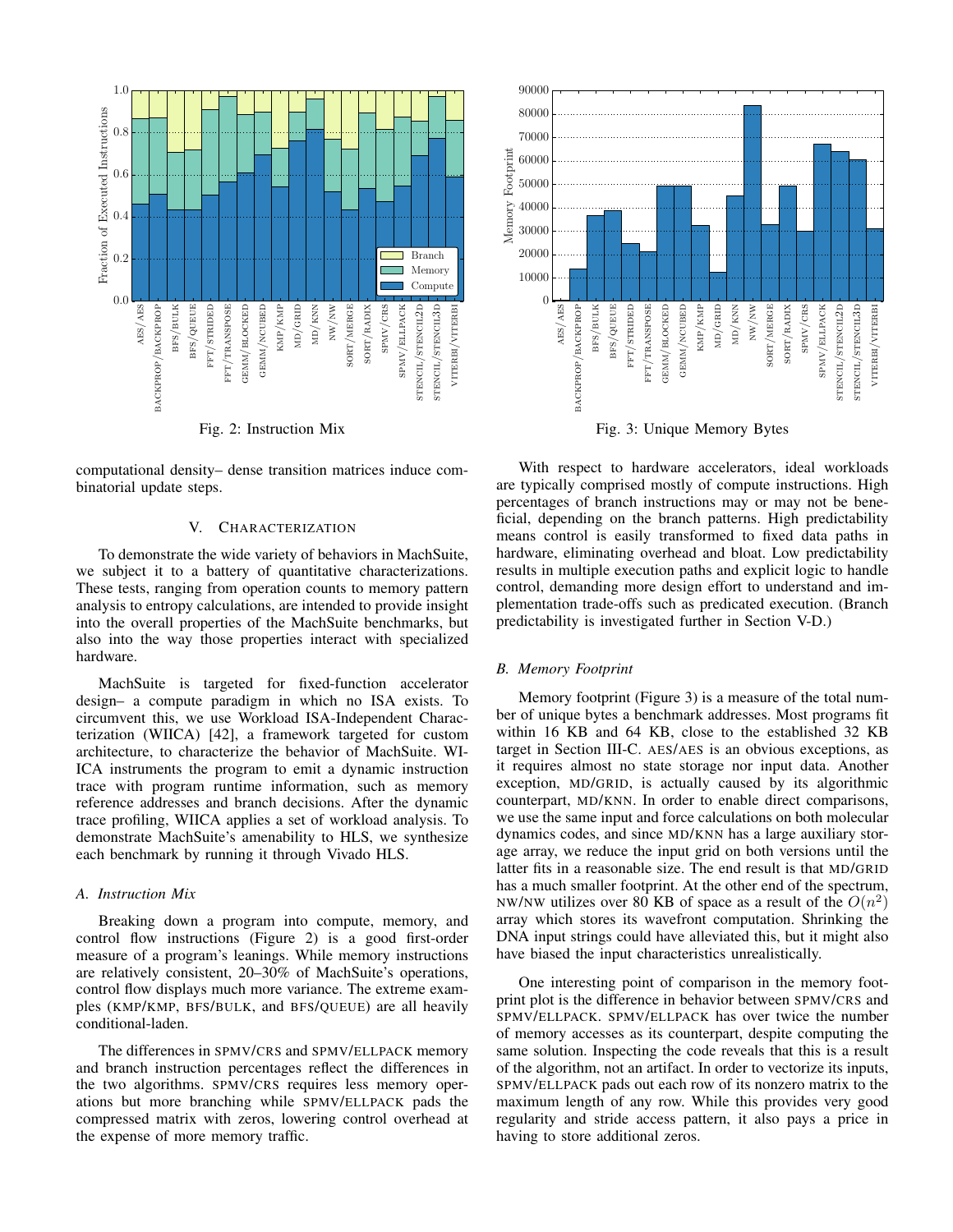

Fig. 4: Spatial Locality.

## *C. Spatial Locality*

Spatial locality (Figure 4a) measures where a program's memory accesses occur in relation to each other. This property is important for accelerator design as it can enable optimizations like prefetching and burst transfers. To summarize the spatial locality across MachSuite, we use a simple metric defined by Weinberg et al. [50]:

$$
L_{\text{spatial}} = \sum_{\text{stride}=1}^{\text{stride} < \infty} \frac{P(\text{stride})}{\text{stride}}
$$

The intuition behind this plot can be explained by two phenomenon. First, programs with large amounts of stride-one code have very high spatial locality. This is an expected result. The second, slightly more subtle, contributing factor is that the primary datatype radically affects this metric. Byte-oriented programs (KMP/KMP and NW/NW) have tightly packed arrays which they iterate over. Programs using double-precision floating point numbers (e.g., FFT/STRIDED and MD/KNN) can only achieve a minimum stride distance of 8 bytes.

To better understand the relationship between algorithms and spatial locality, we look at the cumulative fraction of memory references which occur at a given stride for GEMM/BLOCKED and GEMM/NCUBED, shown in Figure 4b. The initial jump in both benchmarks at 4 bytes is a result of stride-one accesses of 32-bit integers from a matrix row in the innermost loop. In these inner loops, both benchmarks have two memory references: GEMM/NCUBED reads two elements from the input matrices, and GEMM/BLOCKED reads one element from an input matrix (the other resides in a temporary variable) and writes one element to a temporary output block. The larger percentage of local references in GEMM/BLOCKED shown in the plot is due to the fact that the input matrix and output matrix are both being accessed with stride-one. In GEMM/NCUBED, only the row elements are read consecutively—the column elements are 256 bytes apart. As a result, only half as many of GEMM/NCUBED's memory references are captured by small strides. The second jump at a stride of 256 accounts for this in GEMM/NCUBED. Likewise, in GEMM/BLOCKED, each block is 256 bytes of data, so the second jump is a result of a middle loop moving on to the next block.

# *D. Temporal Locality*

Temporal locality (Figure 5a) measures the number of memory accesses that occur before any given address is repeated. It is a measure of re-use, and it is typically exploited in hardware by adding registers or caches to store data nearby so it can be cheaply re-fetched. Weinberg et al.[50] introduce a summary metric for temporal locality:

$$
L_{\text{temporal}} = \sum_{i=0}^{i < \log_2(N)} \frac{((\text{dist}_{2^{(i+1)}} - \text{dist}_{2^i}) * (\log_2(N) - i))}{\log_2(N)}
$$

Benchmarks with lower temporal locality typically either stream elements of a data structure, accessing them only once (i.e. KMP/KMP) or exhibit irregular accesses that have low probability of reuse (i.e. BFS/BULK).

The STENCIL/STENCIL2D and STENCIL/STENCIL3D algorithms present an interesting contrast. STENCIL/STENCIL2D applies a  $3\times3$  filter to a large input array. Of the 9 data elements loaded for each computation, 6 are reused in the next loop iteration, and in combination with the 9 reused elements of the filter, are reused approximately 80% of the memory references every time we shift the stencil over. The jump after 1024 comes from wrapping around—each row is 256 integers, or 1024B. If we contrast this pattern with the 3D stencil, we see a similar structure. STENCIL/STENCIL3D uses a 7-point, star-shaped filter, but the filter parameters are inlined, not held in a temporary array. This difference, plus a rearranged filter order, accounts for the pair of plateaus at reuse intervals of 4 and 16. We can also clearly see both the row- and columnwraparound at 128 and 4096, respectively. Due to the shape of the stencil, the bump at 65536 is actually the "reuse" of the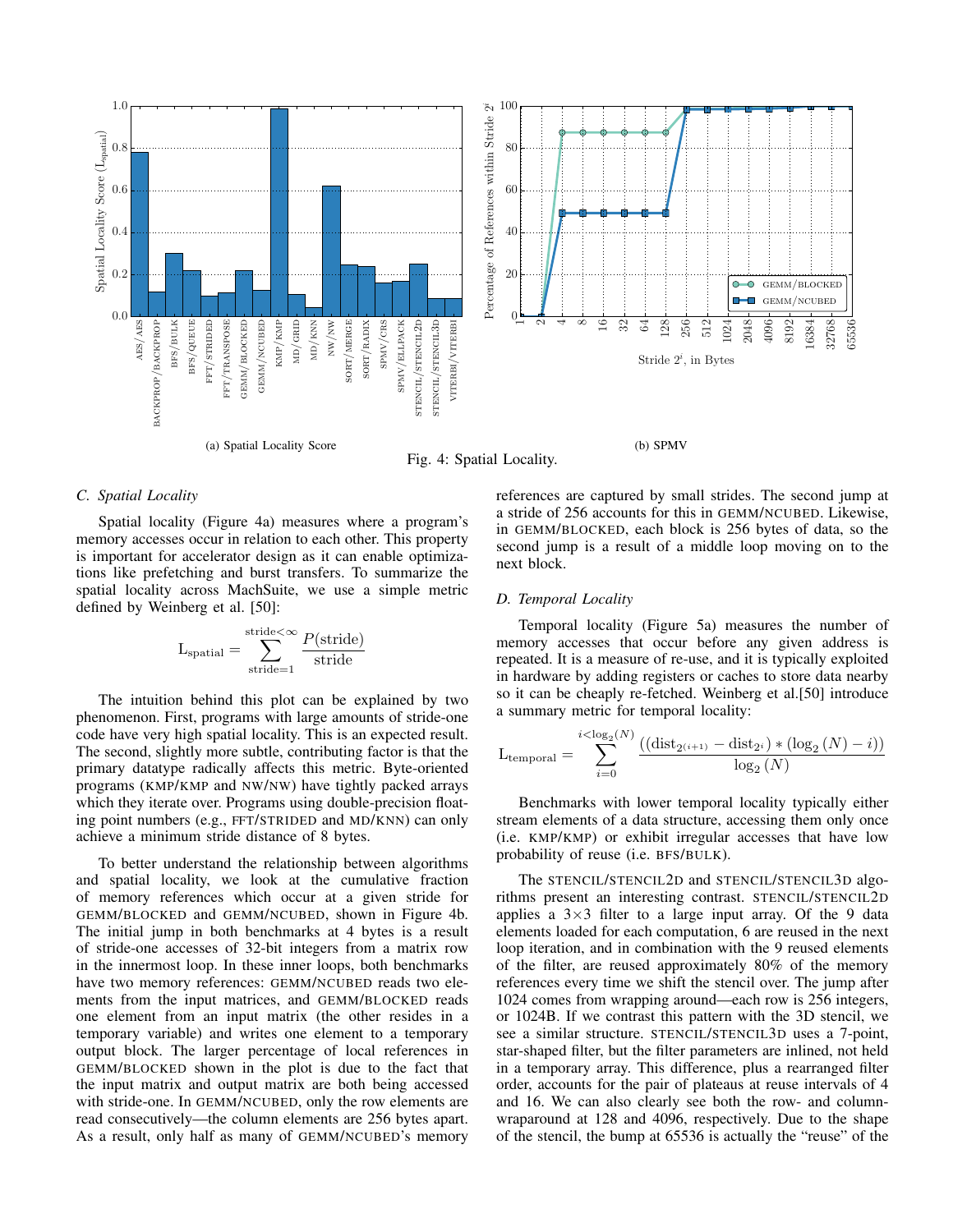



Reuse Distance  $2^i$  (Number of Intervening References)

(a) Temporal Locality

Fig. 5: Temporal Locality.





last filter element with the initialization of the array. Neither stencil code is computed in-place, so the output arrays (which have no temporal reuse) cause both to saturate around 85%.

# *E. Branch Entropy*

Branch entropy [52] is a measure of control flow regularity. It works by computing the information content contained in all 16-long sequences of branching decisions made by the program. Figure 6 shows the branch entropy of each MachSuite workload. Algorithms with long, fixed trip counts (SPMV/ELLPACK, STENCIL/STENCIL2D) have almost no entropy, while irregular control flow (SPMV/CRS) and data-dependent branching (NW/NW, SORT/MERGE) result in a higher branch entropy.

To understand how different benchmark's entropy scores



reflect their behavior, we consider SORT/MERGE and SORT/RADIX. SORT/MERGE has over 3 bits more entropy than SORT/RADIX, implying that its control regularity has much more randomness. SORT/RADIX has no dependencies on input data. It bins inputs, then rearranges the input based on the cardinality of each resulting bucket. In contrast, SORT/MERGE has a control flow almost exclusively driven by input values. While the divide-and-conquer approach is regular, the reconstruction of the array branches at every step conditioned on the input's value.

Where SORT/RADIX trumps SORT/MERGE in regularity of control structure SORT/MERGE beats SORT/RADIX in performance (Figure 7). Trade-offs like this enable designers and researchers to explore and optimize algorithms to best match their design target.

#### *F. Synthesis Results*

To demonstrate that MachSuite's benchmarks are synthesizable, each is run through Vivado HLS. FPGA resource requirements including flip-flops (FF), look-up-tables (LUT), and digital-signal-processor slices (DSP) are shown in Figure 7. We also report performance results including cycle counts and execution time. For synthesis, no optimizations or directives were applied.

FFT/TRANSPOSE is a prime candidate for optimization. Within each benchmark exists a vast design space MachSuite users can explore and optimize. Without guidance, Vivado synthesizes distinct logic each time a function is invoked. However, FFT/TRANSPOSE has distinct program phases, alternating between the execution of smaller FFTs and reorganizing inputs and partial products by shuffling arrays that are then the inputs to the same small FFT computations. Having nonoverlapping phases ensures the FFT and shuffling logic can be shared, reducing the number of required instantiations of these functions without affecting performance.

In Figure 7 the variance of execution times of different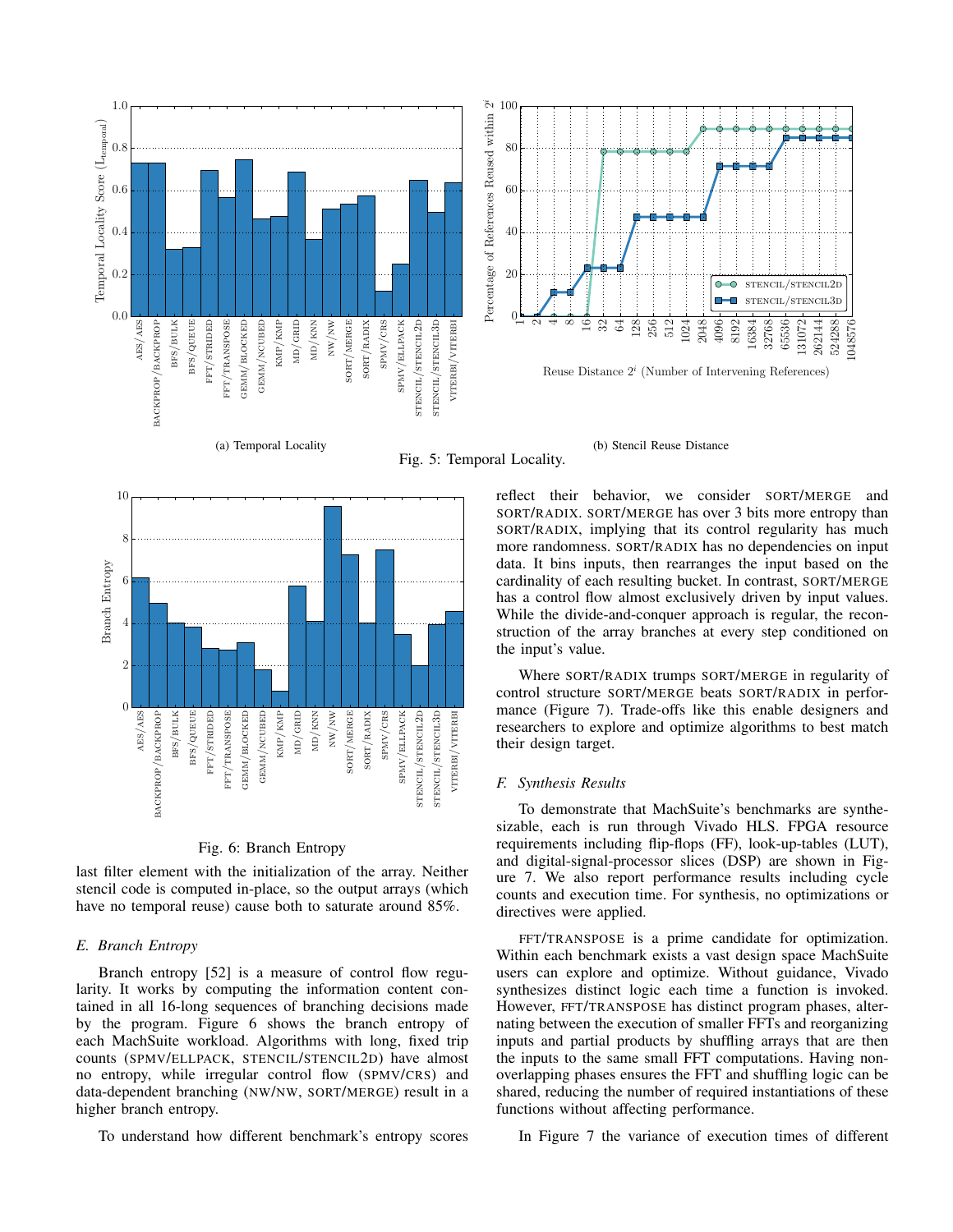

Fig. 7: MachSuite Synthesis results.

benchmarks is immediately obvious. The relationships between GEMM/BLOCKED and GEMM/NCUBED is more subtle. GEMM/BLOCKED takes longer to execute than its naive, triple nested loop counterpart. This is an artifact of HLS.

The blocked version is more complex (with more nested loops) and requires directives to be efficient. Additionally, blocking is meant to increase locality and reduce memory contention, increasing parallelism and reducing memory costs. Without any directives for pipelining or parallelization, the optimizations that GEMM/BLOCKED is meant to exploit never materialize. Only one SRAM is allocated, so GEMM/BLOCKED ends up paying the price of its code structure without reaping the rewards. This type of experimentation with HLS tools, optimization, and hardware techniques is exactly the kind of scenario that MachSuite is meant to support.

## VI. CONCLUSION

MachSuite provides a clean, HLS synthesizable code base to enable standardization and commensurability in acceleratorcentric research. It lessens the burden of manually implementing hardware accelerators with ad-hoc benchmark selection and smooths the way for architecture researchers to access a diverse set of hardware accelerators. Moreover, the diverse characteristics of the benchmarks in MachSuite pose challenges to explore customization strategies in memory hierarchy and system integration. MachSuite also supplies the HLS community with a common ground on which to compare results; HLS tool developers can use MachSuite to exercise

their new optimizations to handle more complex program behaviors and architects can use MachSuite to stress test their proposed solutions in a more rigorous, scientific manner.

#### VII. ACKNOWLEDGMENTS

We would like to thank Glenn Holloway and Yu Wang for their help revising this work. This work was partially supported by C-FAR, one of six centers of STARnet, a Semiconductor Research Corporation program sponsored by MARCO and DARPA and the National Science Foundation (NSF) Expeditions in Computing Award #: IIS-0926148. Any opinions, findings, and conclusions or recommendations expressed in this material are those of the authors and do not necessarily reflect the views of our sponsors.

#### **REFERENCES**

- [1] The harwell-boeing collection. http://math.nist.gov/MatrixMarket/data/ Harwell-Boeing/.
- [2] Lammps molecular dynamics simulator. http://lammps.sandia.gov/.
- [3] Scalable molecular dynamics. http://www.ks.uiuc.edu/Research/namd/.
- [4] M. Alle, A. Morvan, and S. Derrien. Runtime dependency analysis for loop pipelining in high-level synthesis. In *Design Automation Conference (DAC), 2013 50th ACM / EDAC / IEEE*, pages 1–10, May 2013.
- [5] K. Asanovic, R. Bodik, B. C. Catanzaro, J. J. Gebis, P. Husbands, K. Keutzer, D. A. Patterson, W. L. Plishker, J. Shalf, S. W. Williams, and K. A. Yelick. The landscape of parallel computing research: A view from berkeley. Technical report, EECS Department, University of California, Berkeley, Dec 2006.